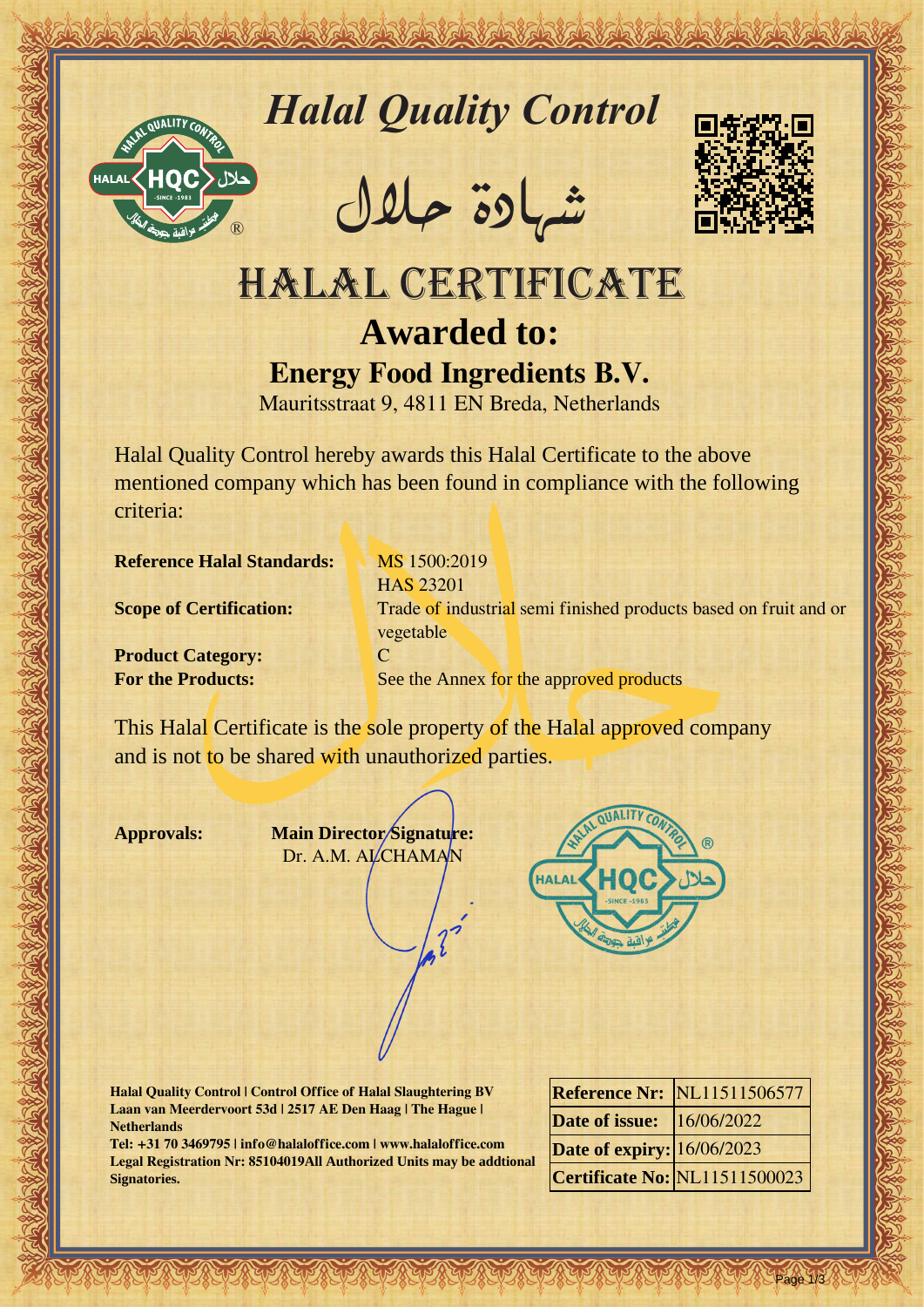





*In the Name of Allah, the Most Gracious, the Most Merciful*

## **Control Office of Halal Slaughtering Halal Quality Control**

مكتب مراقبة الذبم صسب الشريعة الإسلامية مكتب مراقبة جودة الملال

### **Annex to Halal Certificate: NL11511500023**

Halal Quality Control confirms that the below mentioned items fully meet the Halal Requirements criteria of the Halal Standards to which it is applied for:

| Nr             | <b>Article code</b>                                                                            | <b>Product name</b>  |
|----------------|------------------------------------------------------------------------------------------------|----------------------|
| $\mathbf{1}$   | All varieties and packaging units/articles labeled with code "Country of<br>origin: NL (6658)" | <b>Black berry</b>   |
| $\vert$ 2      | All varieties and packaging units/articles labeled with code "Country of<br>origin: NL (6658)" | <b>Black currant</b> |
| $\vert$ 3      | All varieties and packaging units/articles labeled with code "Country of<br>origin: NL (6658)" | Blueberry            |
| $\vert 4$      | All varieties and packaging units/articles labeled with code "Country of<br>origin: NL (6658)" | Cranberry            |
| $\overline{5}$ | All varieties and packaging units/articles labeled with code "Country of<br>origin: NL (6658)" | Ginger               |
| 6              | All varieties and packaging units/articles labeled with code "Country of<br>origin: NL (6658)" | Lemon                |
| 7              | All varieties and packaging units/articles labeled with code "Country of<br>origin: NL (6658)" | Mango Magdalena      |
| $\overline{8}$ | All varieties and packaging units/articles labeled with code "Country of<br>origin: NL (6658)" | Multi fruit          |
| $\overline{9}$ | All varieties and packaging units/articles labeled with code "Country of<br>origin: NL (6658)" | Pineapple            |
| 10             | All varieties and packaging units/articles labeled with code "Country of<br>origin: NL (6658)" | Plum Cardamon        |
| 11             | All varieties and packaging units/articles labeled with code "Country of<br>origin: NL (6658)" | Pomegranate          |
| 12             | All varieties and packaging units/articles labeled with code "Country of<br>origin: NL (6658)" | Raspberry            |
| 13             | All varieties and packaging units/articles labeled with code "Country of<br>origin: NL (6658)" | Red currant          |
| 14             | All varieties and packaging units/articles labeled with code "Country of<br>origin: NL (6658)" | Rosehip              |
| 15             | All varieties and packaging units/articles labeled with code "Country of<br>origin: NL (6658)" | Strawberry           |
| 16             | All varieties and packaging units/articles labeled with code "Country of<br>origin: NL (6658)" | Turmeric             |

Laan van Meerdervoort 53d, 2517 AE The Hague, The Netherlands Tel: +31 70 3469795, E-Mail: info@halaloffice.com Web: www.halaloffice.com KVK: 27115666 BTW: NL804875777B01